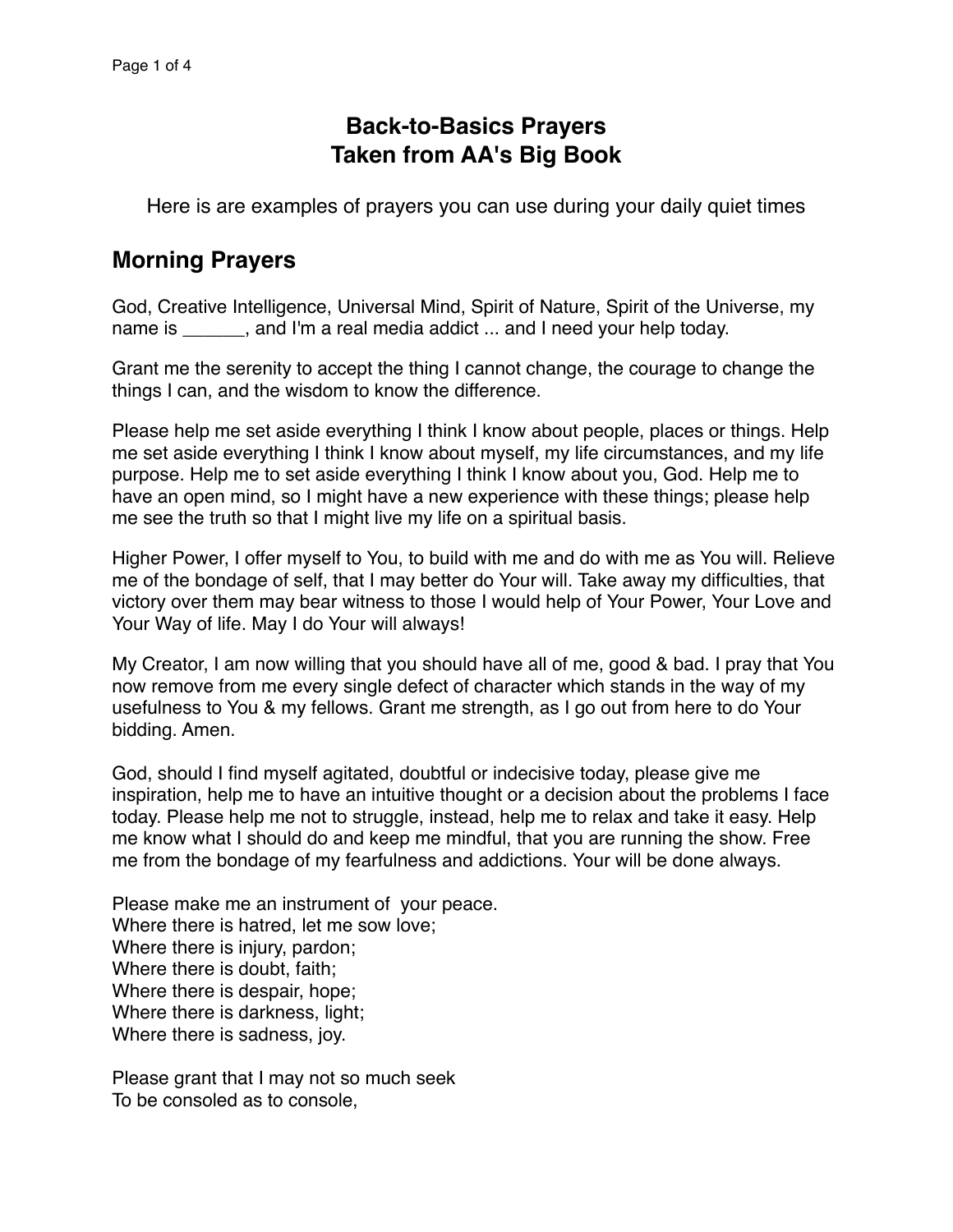To be understood as to understand, To be loved as to love; For it is in giving that I receive; It is in pardoning that I am pardoned; It is in dying that I am born to eternal life.

### **Midday Prayers**

God, Creative Intelligence, Universal Mind, Spirit of Nature, Spirit of the Universe, my name is equal the a real media addict ... and I need your help today.

Higher Power please help me watch for selfishness, dishonesty, resentment and fear. When these crop up in me, help me to remember to ask you to remove them from me. Let me seek help from another person to discuss these feelings right away. Please show me how to quickly make clean amends if I have harmed anyone. Help me to turn my thoughts to someone I can help. Help me to be patient, loving, kind and tolerant of everyone today. Show me how to demonstrate these principles to my family, friends and associates.

And Higher Power, please help me to carry the message of recovery to other addicts who are suffering. Help me to be unselfish with my time and resources and give back what I have so generously been given. Provide me with the guidance and wisdom to talk with another addict and reach out to my fellows so my own sobriety will be strengthened.

And please keep my thoughts divorced from self-pity, dishonesty, denial, or self-seeking. Please keep my focus today on clearly doing the next right action. If I should feel a desire for any of my addictive substances, please immediately remove this desire and show me how to live life on life's terms. Please remove my fear and direct my attention to what you would have me do and be. Free my mind from being defensive and defiant and help me stay sober today.

Your will not mine be done. Amen

## **Prayers for Eventide**

God, Creative Intelligence, Universal Mind, Spirit of Nature, Spirit of the Universe, my name is \_\_\_\_\_\_, and I'm a real Media addict ... and I need your help today.

God, Thank You for giving me the strength, faith and courage I needed to get through my day. I thank you for helping me to know you better, by showing me what has been blocking me from you. Thank you for removing my fear and for showing me the truth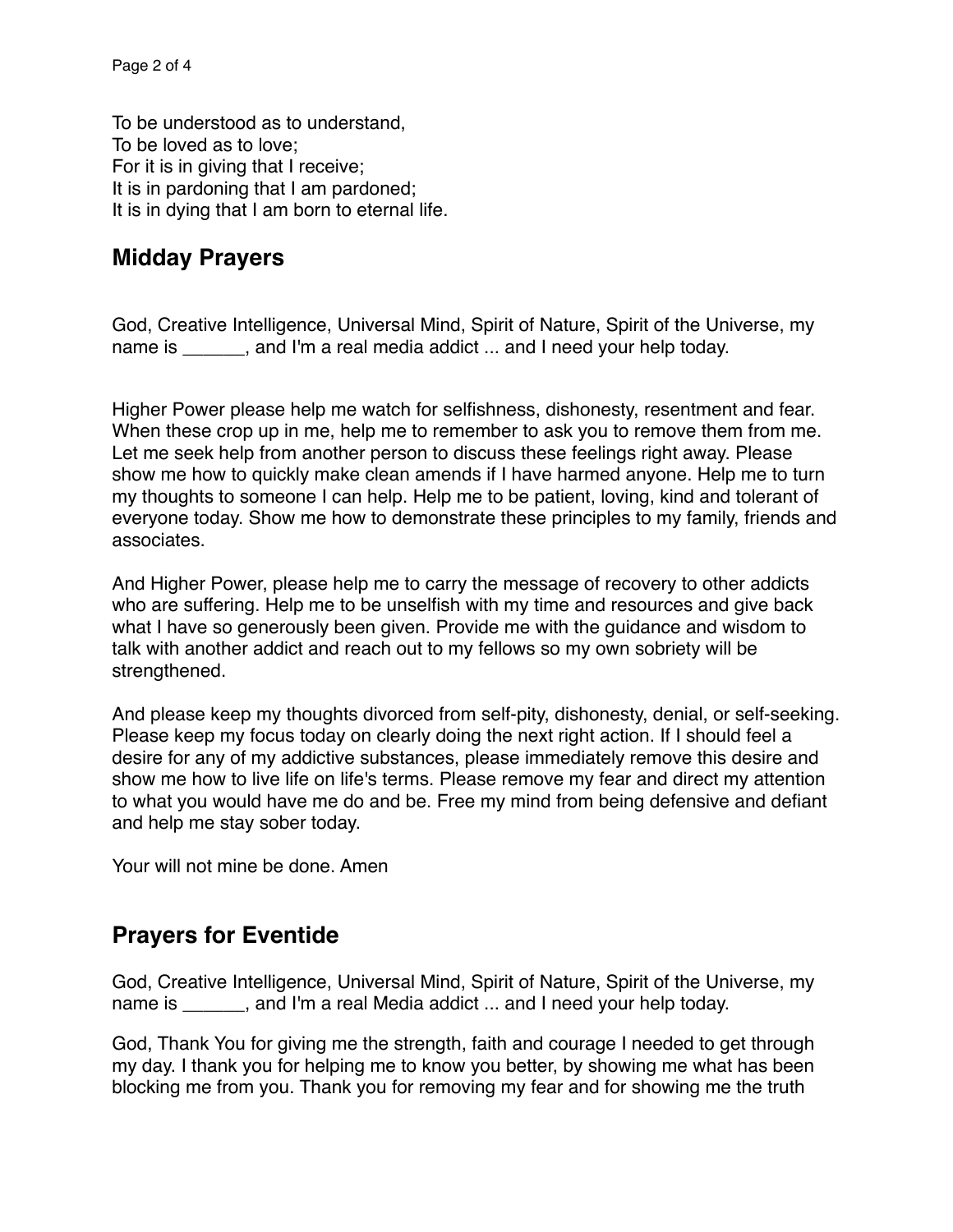about myself. I need your help to become willing to let go of the things in me which continue to block me off from you and from my higher self.

God, help me to see and admit that I am powerless over my emotions and my addictions. Help me to understand how my fear and my addictions have led to unmanageability in my life. Help me to understand the true meaning of powerlessness. Remove from me all denial of my media addiction.

God, I'm standing at the turning point right now. Give me your protection and care as I abandon myself to you and give up my resistance and defiance just for today.

Daily Review:

WHAT WORKED FOR ME TODAY (or yesterday if Morning Inventory)?

Where was I loving today? Where was I accepting of others and or my situation today? Where did I consider others today? Where did I consider myself today? Where did I find peace today? Where did I use my gifts today? Where did I have faith today? What can I celebrate as an accomplishment today?

Give yourself this prayer-formation\*:

"Congratulations \_\_(your name)\_\_ you successfully accomplished \_\_(your accomplishment) today. I am so proud of you, and that is more God's success than mine."

Prayer-formations can begin to change negative self-talk and can raise your reward hormone system (like domaine and serotonin). Say your prayer-formations with enthusiasm. It's okay, no one else will hear you and yes, you deserve it!

#### WHAT DIDN'T WORK FOR ME TODAY (or yesterday)?

Where did I get stuck today? Where did I try to run the show today? Where could I have asked for H.P.'s help today? Where could I have been more considerate of others or myself today? Where could I have been more giving today? Where could I allowed my self to receive more today? Where could I have been more appreciative today? Where could I have been more honest today? Where could I have been more tolerant today? Did I feel self-pity today? If so, how can I move into self-compassion?